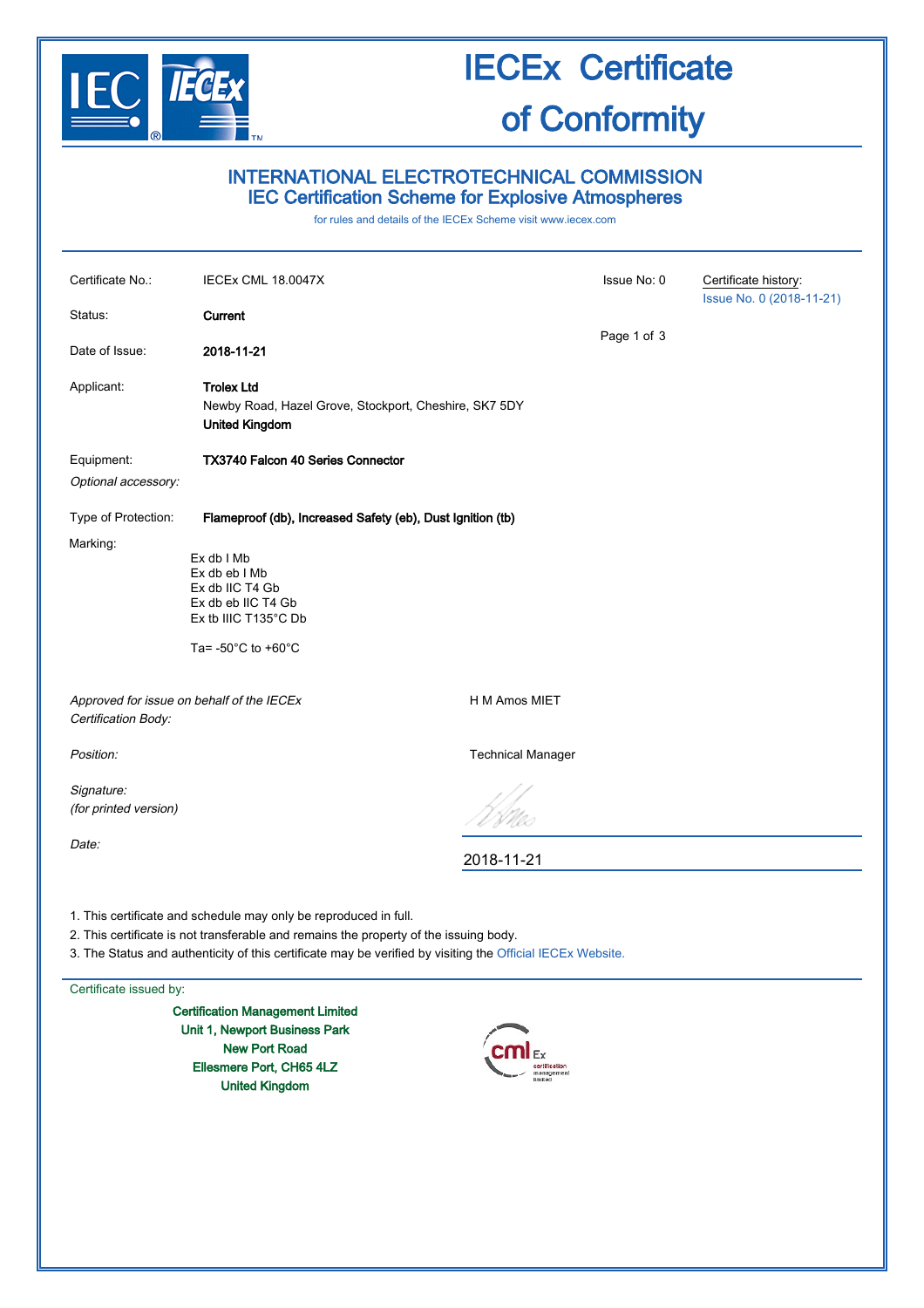

# IECEx Certificate of Conformity

| Certificate No: | <b>IECEX CML 18.0047X</b>                                                                           | Issue No: 0 |
|-----------------|-----------------------------------------------------------------------------------------------------|-------------|
| Date of Issue:  | 2018-11-21                                                                                          | Page 2 of 3 |
| Manufacturer:   | <b>Trolex Ltd</b><br>Newby Road, Hazel Grove, Stockport, Cheshire, SK7 5DY<br><b>United Kingdom</b> |             |

Additional Manufacturing location(s):

#### PEI Genesis

George Curl Way, Southampton, Hampshire, SO18 2RZ United Kingdom

This certificate is issued as verification that a sample(s), representative of production, was assessed and tested and found to comply with the IEC Standard list below and that the manufacturer's quality system, relating to the Ex products covered by this certificate, was assessed and found to comply with the IECEx Quality system requirements. This certificate is granted subject to the conditions as set out in IECEx Scheme Rules, IECEx 02 and Operational Documents as amended.

#### STANDARDS:

The apparatus and any acceptable variations to it specified in the schedule of this certificate and the identified documents, was found to comply with the following standards:

| IEC 60079-0: 2017<br>Edition: 7.0    | Explosive atmospheres - Part 0: Equipment - General requirements                     |
|--------------------------------------|--------------------------------------------------------------------------------------|
| IEC 60079-1: 2014-06<br>Edition: 7.0 | Explosive atmospheres - Part 1: Equipment protection by flameproof enclosures "d"    |
| IEC 60079-31: 2013<br>Edition:2      | Explosive atmospheres - Part 31: Equipment dust ignition protection by enclosure "t" |
| IEC 60079-7: 2015<br>Edition: 5.0    | Explosive atmospheres – Part 7: Equipment protection by increased safety "e"         |

This Certificate does not indicate compliance with electrical safety and performance requirements other than those expressly included in the

Standards listed above.

### TEST & ASSESSMENT REPORTS:

A sample(s) of the equipment listed has successfully met the examination and test requirements as recorded in

Test Report:

[GB/CML/ExTR18.0057/00](http://iecex.iec.ch/extr/GB.CML.ExTR18.0057.00)

Quality Assessment Report:

[GB/SIR/QAR07.0017/07](http://iecex.iec.ch/qar/GB.SIR.QAR07.0017.07)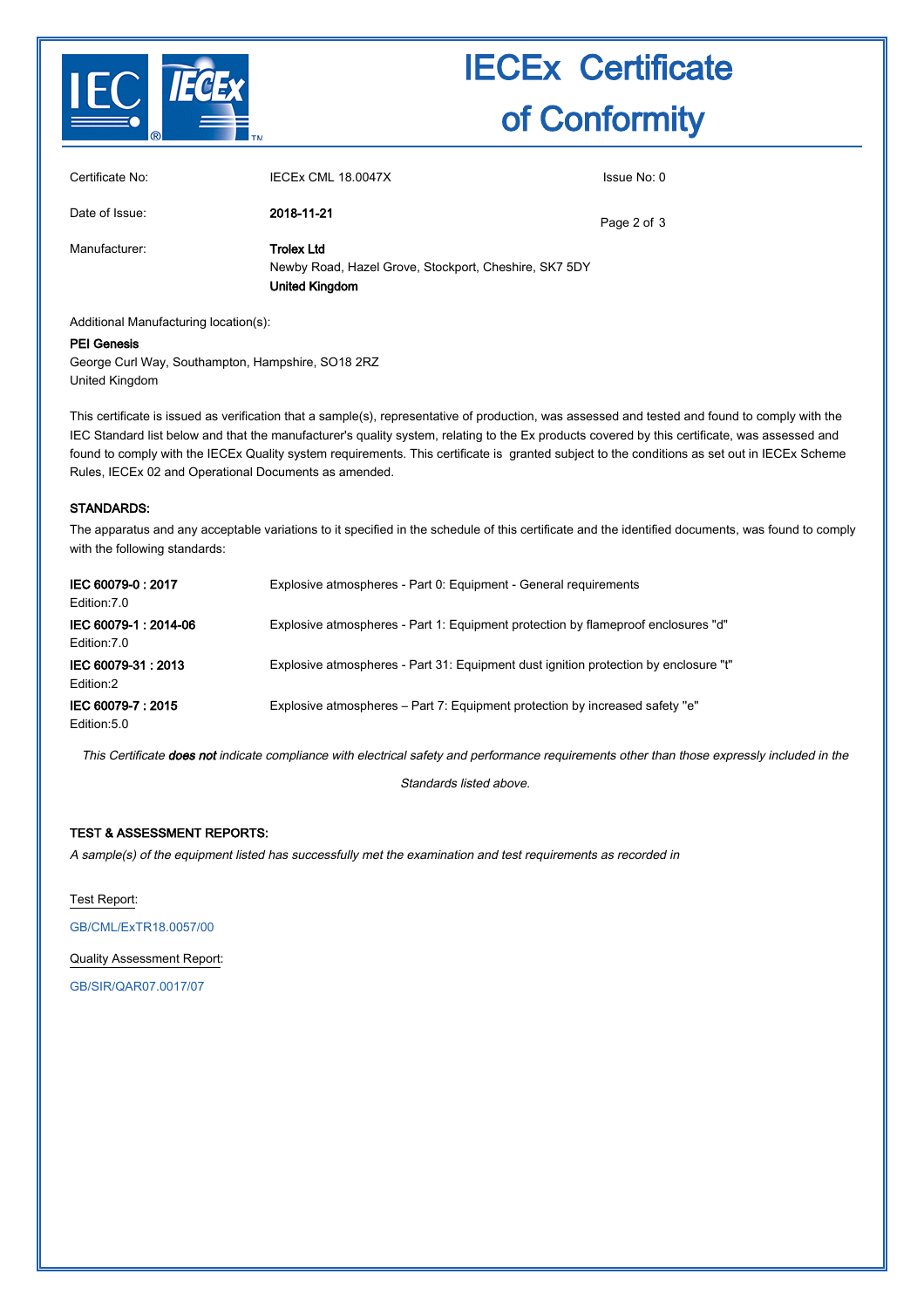

# IECEx Certificate of Conformity

Certificate No: IECEx CML 18.0047X Issue No: 0

Date of Issue: 2018-11-21

Page 3 of 3

Schedule

## EQUIPMENT:

Equipment and systems covered by this certificate are as follows:

The TX3740 Falcon 40 Series Connectors are a range of plug and socket arrangements that consist of the following options:

TX3740.1 – Falcon 40 Line Plug TX3740.2 – Falcon 40 Line Receptacle TX3740.3 – Falcon 40 Fixed Receptacle TX3740.4 – Falcon 40 Line Plug Ex d Cap TX3740.5 – Falcon 40 Receptacle Ex d Cap

Internally the TX3740 Falcon 40 Series Connectors can contain pin and socket inserts (up to 37 way). The connectors also allow the connection of cables via separately certified cable glands. In the case of the fixed receptacles, a potted cable entry is incorporated.

### Refer to Annex for full description and Conditions of Manufacture.

### SPECIFIC CONDITIONS OF USE: YES as shown below:

Refer to Annex for Specific Conditions of Use.

#### Annex:

[IECEx CML 18.0047X Iss. 0 Certificate Annex.pdf](http://iecex.iec.ch/cert/IECExCML18.00470/$File/IECEx CML 18.0047X Iss. 0 Certificate Annex.pdf)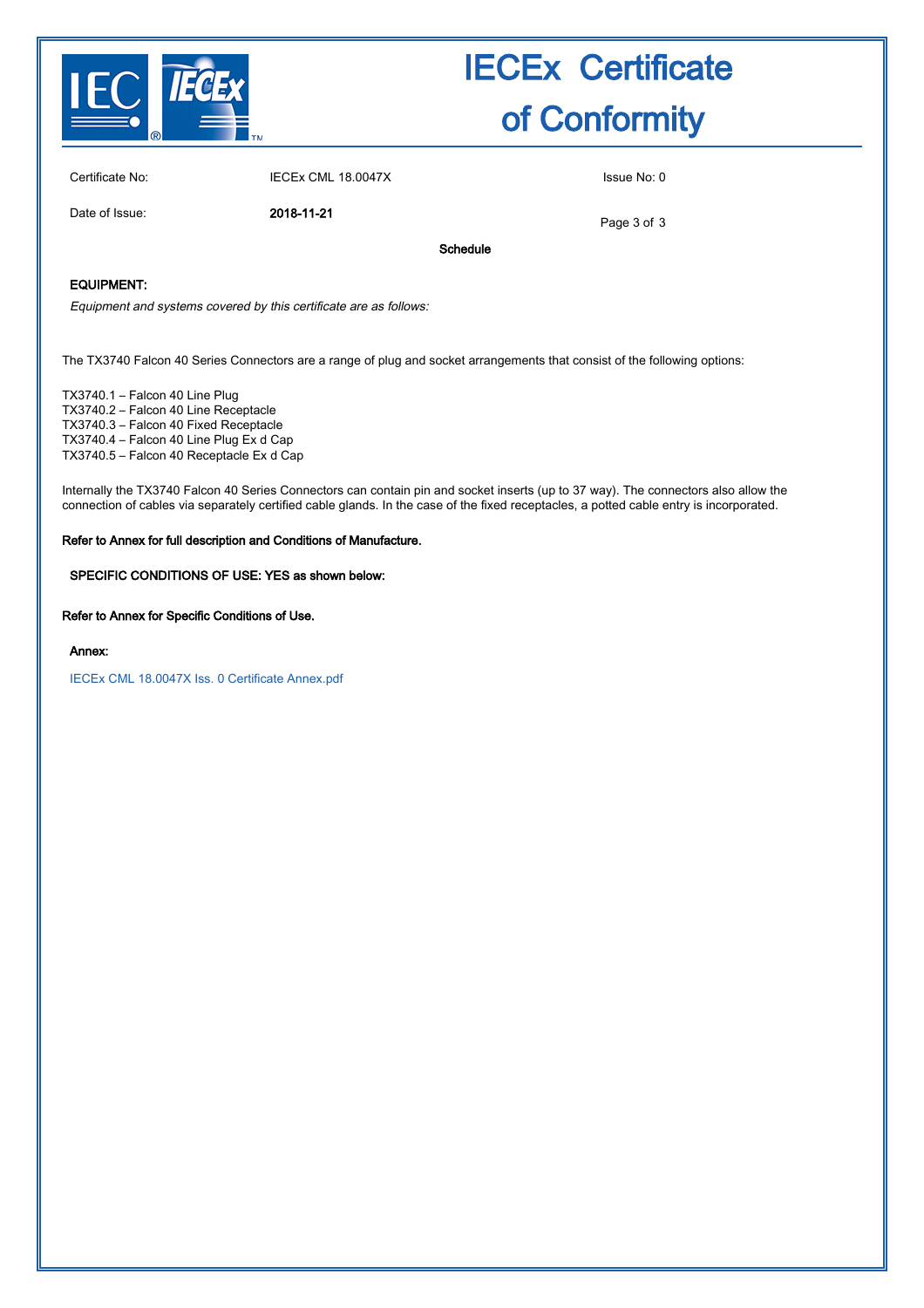| Annexe to:        | IECEX CML 18.0047X Issue 0               |
|-------------------|------------------------------------------|
| <b>Applicant:</b> | <b>Trolex Ltd</b>                        |
| <b>Apparatus:</b> | <b>TX3740 Falcon 40 Series Connector</b> |



# **Product Description**

The TX3740 Falcon 40 Series Connectors are a range of plug and socket arrangements that consist of the following options:

TX3740.1 – Falcon 40 Line Plug TX3740.2 – Falcon 40 Line Receptacle TX3740.3 – Falcon 40 Fixed Receptacle TX3740.4 – Falcon 40 Line Plug Ex d Cap TX3740.5 – Falcon 40 Receptacle Ex d Cap

Internally the TX3740 Falcon 40 Series Connectors can contain pin and socket inserts (up to 37 way). The connectors also allow the connection of cables via separately certified cable glands.

In the case of the fixed receptacles, a potted cable entry is incorporated.

The enclosures contain ingress protection seals at the base of the Line Plugs, around the bayonet and bayonet track (full engagement – rated IP66) which is an extension of the housing which contains an inner insulator tube with further connection to an internal earth connection.

The end caps have threaded cable entries (where used) and incorporate an internal earth connection.

Two cable entry sizes are available; M32 x 1.5 and M40 x 1.5 and the end cap is secured in place by two screws.

The connectors further utilise an interlocking mechanism to create a flameproof enclosure during disconnection of the pins and sockets.

All securing screws are M5 x 16 long socket cap head screws, stainless steel Grade A2-70 with hex socket cap heads in accordance with ISO4762.

During disconnection, connectors also incorporate the use of rubber cover end caps on the sockets and plugs to help protect the enclosures from ingress of dust and moisture to provide an IP65 rating.

| <b>Contact Size</b><br>(mm <sup>2</sup> ) | <b>Max Ambient</b><br>Temp $(^{\circ}C)$ | <b>Max Current Per</b><br>Contact (A) | <b>Max Current Per Connector</b><br>(all contacts) (A) |
|-------------------------------------------|------------------------------------------|---------------------------------------|--------------------------------------------------------|
|                                           | 60                                       | 6.4                                   | 140                                                    |
|                                           | 55                                       | 6.9                                   | 151                                                    |
| 0.75                                      | 50                                       | 7.4                                   | 163                                                    |
|                                           | 45                                       |                                       | 175                                                    |
|                                           | 40                                       | 8.5                                   | 187                                                    |

The ratings of the Falcon 40 Series Connectors are as follows: